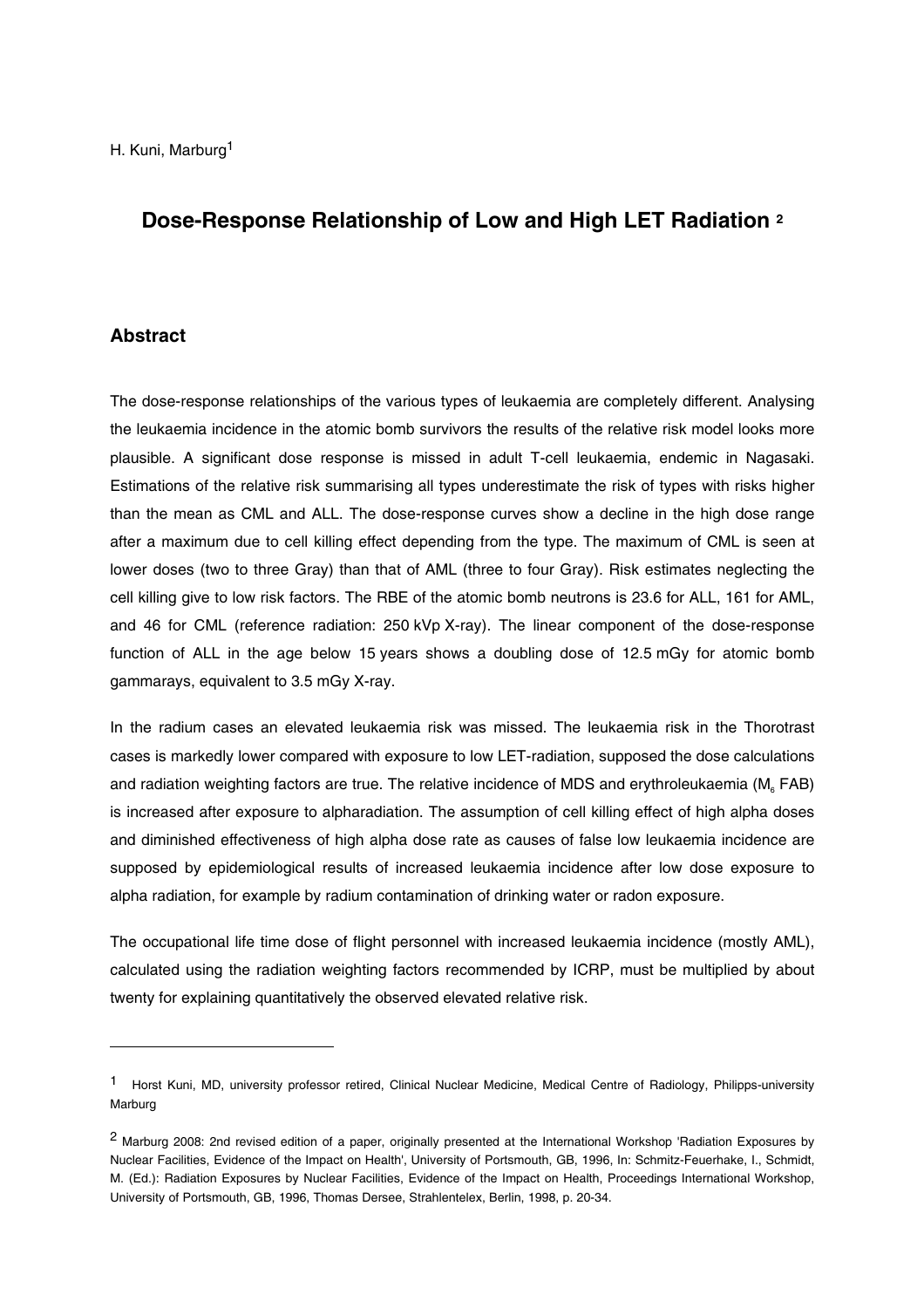## **Introduction**

Beginning with a short historic overview we have to remember that as early as in the second decade after the discovery of X-rays and radioactivity Jacig reports in 1911 leukaemia on five radiation workers [18]. In a listing of 14 milestones in radiation carcinogenesis by Mossman we recognise leukaemia as one of the most impressive malignancies observed in humans exposed to ionizing radiation, listed in seven items.

It is remarkable that the first systematic reports by Henshaw and Hawkins 1944 concern the consequences of an occupational handling of X-rays and evaluate facts which are public to everybody who read the weekly published death notices in the Journal of the American Medical Association [9]. US physicians died 1.7 times more frequently of leukaemia than the general population and the US radiologists significantly more often than other physicians.

Thus the look was sharpened for the recognition of the impressive wave of leukaemia in the atomic bomb survivors only few years after the bombings. The victims of Hiroshima and Nagasaki and patients treated with X-rays because of such dubious indications as thymus hyperplasia demonstrate the exceptionally high sensitivity of children. However, the important discovery of Stewart and coworkers in 1958 [23], an enhancement of childhood leukaemia following diagnostic X-ray pictures during pregnancy, listed as historic milestone by Mossman also, has provoked a deep controversy. Their findings were an impressive support of the postulated linear non-threshold relationship for leukaemia. Furthermore, the hypothesis of radiogenic mutation of the genes causing not only leukaemia but also malignancies of all other tissues, on principle, was corroborated by a vast number of studies until today.

The exceptional position of the leukaemia is underlined by the fact that nine of twelve studies in a compilation of Boice demonstrate a significant risk [4].

In the incidence study on the atomic bomb survivors leukaemia shows the most prominent attributable risk in comparison to all cancers following the whole body exposure (ref. tab. 1, p. 3).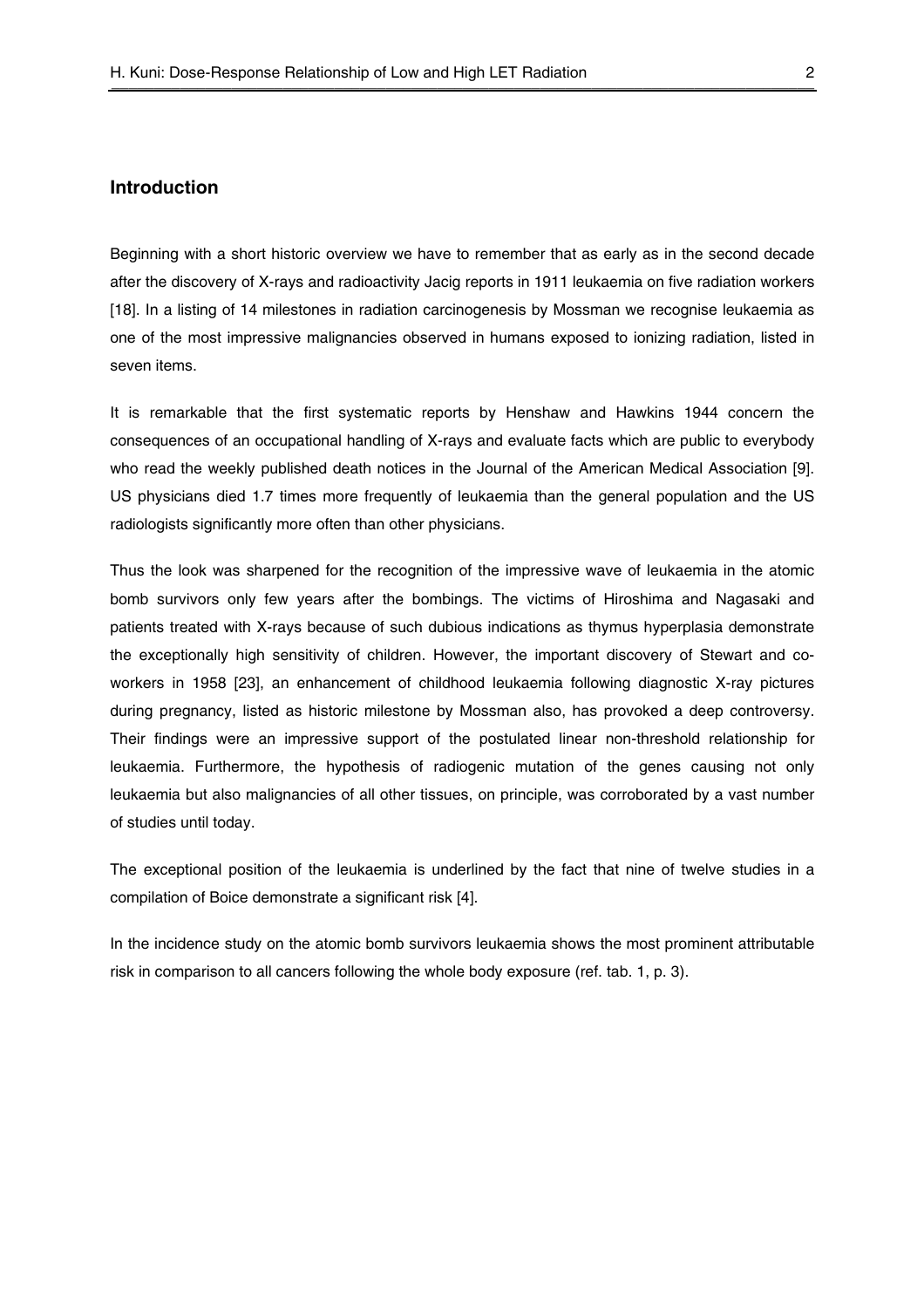| Table 1: Attributable risk, excess relative risk and absolute excess over expectation of radiation- |  |
|-----------------------------------------------------------------------------------------------------|--|
| induced cancers after whole body exposure. Data from the atomic bomb survivors. (After              |  |
| Thompson et al. [25])                                                                               |  |

| Organ                  | Attributable Risk % |      | Excess Relative Risk / Gy Absolute Excess / 10 <sup>4</sup> PY-Gy |
|------------------------|---------------------|------|-------------------------------------------------------------------|
|                        |                     |      |                                                                   |
| Leukaemia              | 50                  | 4.37 | 2.7                                                               |
| <b>Breast</b>          | 32                  | 1.6  | 6.7                                                               |
| Thyroid                | 26                  | 1.2  | 1.6                                                               |
| Skin                   | 24                  | 1.0  | 0.84                                                              |
| Lung                   | 19                  | 1.0  | 4.4                                                               |
| Ovary                  | 18                  | 1.0  | 1.1                                                               |
| <b>Urinary Bladder</b> | 16                  | 1.0  | 1.2                                                               |
| Colon                  | 14                  | 0.72 | 1.8                                                               |
| Liver                  | 11                  | 0.49 | 1.6                                                               |
| Stomach                | 6.5                 | 0.32 | 4.8                                                               |

However, in spite of the enormous excess relative risk of leukaemia, about four times and more than that of other sites, the absolute number of excess cases is not so prominent because of the relatively low background rate of this disease.

Today, the fact is that during our century the incidence of leukaemia was doubled, in a period that add about the same radiation dose to the population by technical sources as it was exposured to natural sources. But, the conclusion suggesting itself of a radiogenic nature of most leukaemia and a doubling dose in the order of natural radiation is refused, e.g. by Jacobi and Chmelevsky, attributing only about ten per cent of the spontaneous leukaemia to background radiation [13]. Their calculations are based on the excess relative risk values observed on leukaemia mortality of the atomic bomb survivors reported by Shimizu and coworkers [21]. The observations on the cohort of the atomic bomb victims are used as golden standard, a procedure, as you know, in which my previous speaker was involved also.

## **The A-bomb Survivors and Dose-Response Relationships**

-

Therefore, following this brief introduction I will focus on the data of the atomic bomb survivors. The dose revision DS86<sup>3</sup> has greatly diminished the so called city effect by lowering the neutron and increasing the photon doses in Hiroshima. The last evaluation of risk figures by the RERF uses a dose

<sup>3</sup> Abbreviations: ALL: **a**cute **l**ymphatic **l**eukaemia; AML: **a**cute **m**yeloid **l**eukaemia; ATL: **a**dult **T**-cell **l**eukaemia; BEIR: Committee on the **B**iological **E**ffects of **I**onizing **R**adiations; CASTOR: **ca**st for **sto**rage of **r**adioactive material; CLL: **c**hronic **l**ymphatic **l**eukaemia; CML: **c**hronic **m**yeloid **l**eukaemia; DS 86: **D**osimetry **S**ystem 1986; E: number of **e**xpected cases; EAR: **e**xcess **a**bsolute **r**isk; ERR: **e**xcess **r**elative **r**isk; FAB: **F**rench **A**merican **B**ritish classification of leukaemia; ICD **I**nternational **c**lassification of **d**isease; ICRP: **I**nternational **C**ommission on **R**adiological **P**rotection; MDS **m**yelo**d**ysplastic **s**yndrome; O: number of **o**bserved cases; RBE: **r**elative **b**iological **e**ffectiveness; RERF: **R**adiation **E**ffect **R**esearch **F**oundation Hiroshima; SIR **s**tandardized **i**ncidence **r**atio; PY **p**erson **y**ear ; SMR: **s**tandardized **m**ortality **r**atio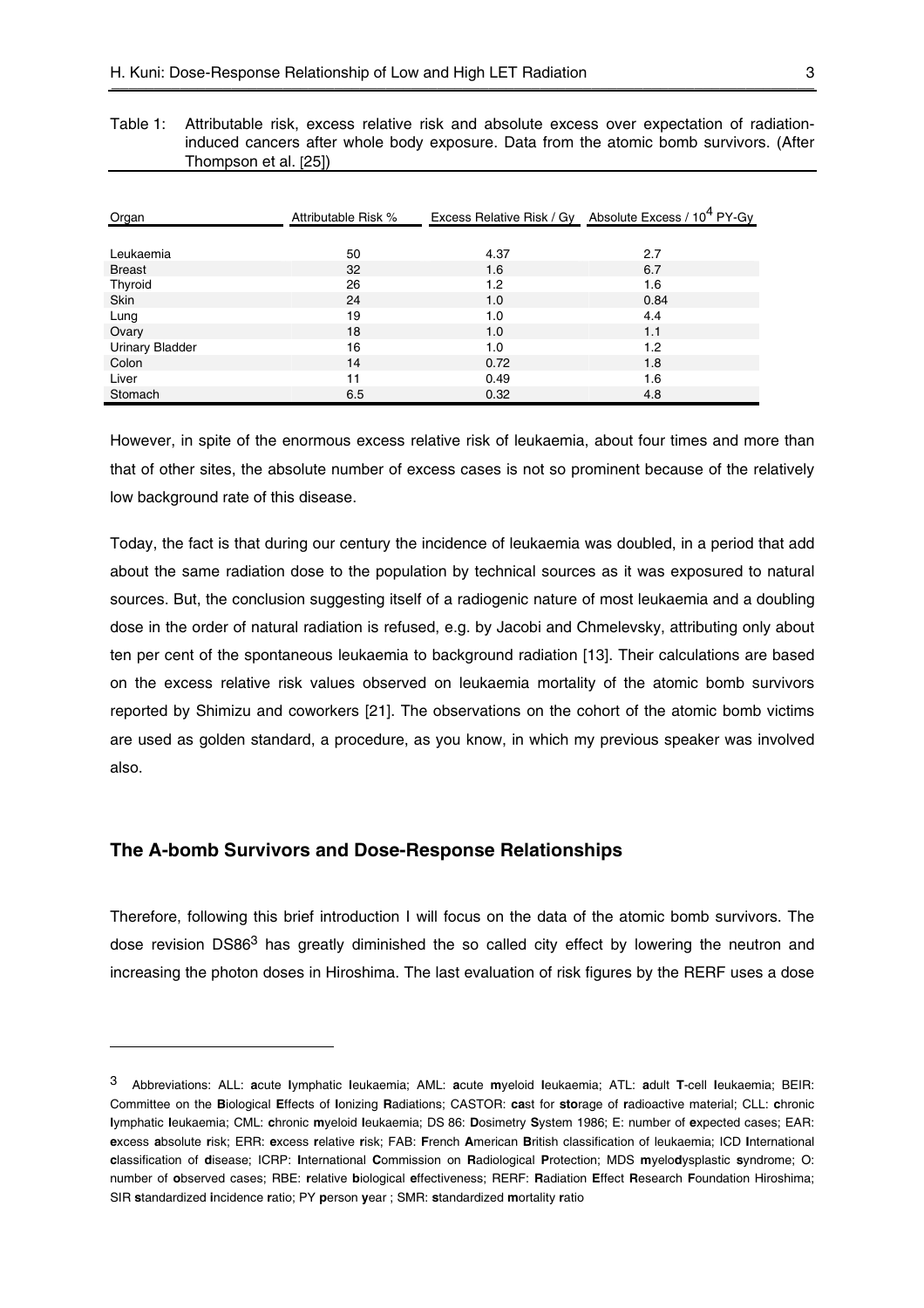independent RBE of the neutrons of ten and the absolute risk model [19]. The diagnoses of about two thirds of the leukaemia were revised according to the FAB-classification. Doses of more than four Gray were excluded. The best result fitting all types of leukaemia combined was a quadratic dose response function.

About ten per cent of the diseases were ATL, adult T-cell leukaemia, an infectious disease, endemic in Nagasaki, without a significant dose response. The dose response of the other entities is strongly modulated by diagnosis, sex, age at exposure, city and time to onset.

After the dose revision Shimizu and coworkers calculated a RBE of 52±60 using a linear model both for neutrons and photons [21]. A linear-quadratic model for photons and a linear one for neutrons shows a markedly inverse dose relationship with a RBE of 27 at 1 Gy, 60 at 100 mGy and 149 at 10 mGy. Such high values of RBE have little acceptance, obviously, because of enormous consequences in the daily practice of radiation protection. As an example I remember on the public discussion of the transport of high radioactive waste in Germany using the CASTOR casts.

Zaider does not hesitate publishing a RBE of 70±50 for solid tumours [29]. Fitting the data of Shimizu and coworkers of relative mortality risk of leukaemia he was able to reduce the parameter to a quadratic component for the dose of both kinds of radiation and a negative parameter for an exponential concave-downward shape of the dose response curve attributed to cell killing. The parameter of cell killing by neutrons was about 14 times greater than that by photons.

The following analysis deals with all kinds of myeloid leukaemia and acute lymphatic leukaemia without chronic lymphatic leukaemia (CLL). CLL is very seldom in Japan. In the atomic bomb survivors in Nagasaki CLL was observed in one case, only [19]. In newer classification systems, CLL will be classified as a kind of malignant lymphoma. I have used the Leukaemia Incidence File HAEMA87.DAT provided by RERF with creation date 9 September 1994 calculating the parameters of the formula

$$
\eta(D) = \rho(D) * \zeta(D)
$$

with

$$
\rho(D)=(\alpha_g\,D_g+\alpha_n\,D_n+\beta\,(D_g+D_n)^2)
$$

and

$$
\zeta(D) = \text{exp} \; (\text{-}\gamma_g \; D_g \; \text{-}\gamma_n \; D_n \; \text{-}\delta(D_g + D_n)^2)
$$

D is Dose in Gray in each dose class, weighted by person years (PY); g and n mean gammarays and neutrons.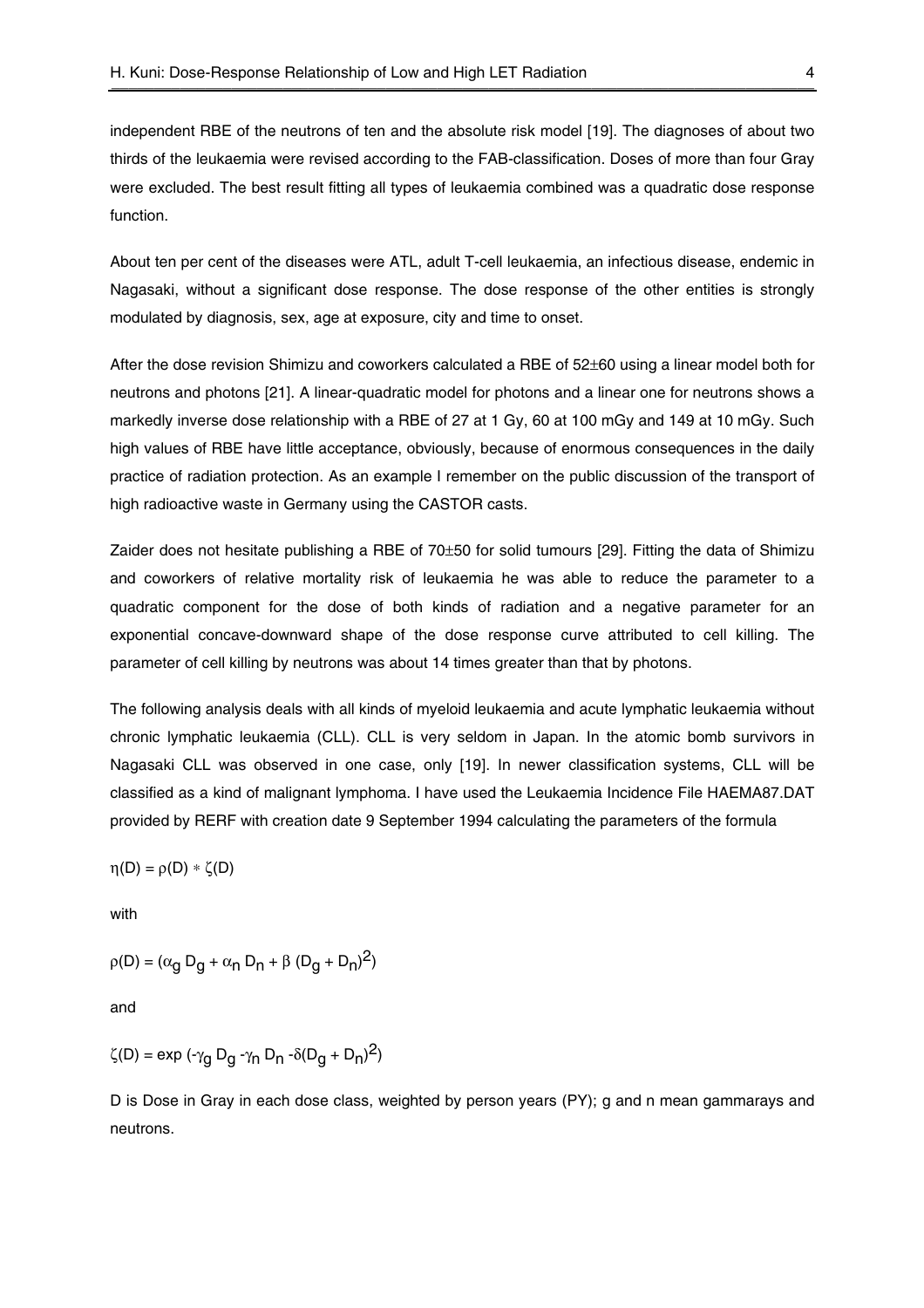In the relative risk model to the result  $\eta(D)$  (ERR) one is added, to calculate the relative risk, and the result is multiplied by the background incidence per 10,000 PY (b) and by the person years of each dose class (PY(D)) for calculation of the number of expected cases in each dose class (E(D)). The person years of risk are adjusted to migration. For comparison with the observed cases in each dose class (O(D)) a modified chi-square value was calculated after Stewart and Kneale [22].

$$
E(D) = (\eta(D) + 1) * b * PY(D)
$$

$$
\chi^2 = (O(D) - E(D))^2 / (O(D) + 2)
$$

In the absolute risk model to the result  $\eta(D)$  (EAR) the background incidence is added and the sum is multiplied by the person years of each dose class for calculation of the number of expected cases.

 $E(D) = (\eta(D) + b) * PY(D)$ 

|              | <b>ALL</b> |             | AML        |             |            | <b>CML</b> |  |
|--------------|------------|-------------|------------|-------------|------------|------------|--|
|              | <b>EAR</b> | <b>ERR</b>  | <b>EAR</b> | <b>ERR</b>  | <b>EAR</b> | <b>ERR</b> |  |
| background   | 0.0691     | 0.0687      | 0.298      | 0.295       | $-0.0997$  | 0.095      |  |
| $\alpha_g$   | 0.12       | 2.23        | 0          | 0.423       | 0.416      | 5.05       |  |
| $\alpha_{n}$ | 16.7       | 189.55      | 83.2       | 244.494     | 86.112     | 833.25     |  |
| <b>RBE</b>   | 139        | 85          |            | 578         | 207        | 165        |  |
| β            | 0.275      | 4.15        | 0.693      | 2.32        | 0          | 0          |  |
| γ            | 0.005      | $\mathbf 0$ | 0          | $\mathbf 0$ | 0.367      | 0.345      |  |
| δ            | 0.034      | 0.0344      | 0.079      | 0.076       | 0          | $\Omega$   |  |
| $\chi^2$     | 4.87       | 4.86        | 8.69       | 9.13        | 17.3       | 17.41      |  |

| Table 2: Parameters of dose-response relationships of ALL, AML and CML (all age groups together). |  |  |  |
|---------------------------------------------------------------------------------------------------|--|--|--|
|                                                                                                   |  |  |  |

Table 3: Parameters of dose-response relationships (relative risk model only) of ALL, AML and CML (mean age less then 15 years). 4

|                       | <b>ALL</b> |             | AML            |             | <b>CML</b>     |          |
|-----------------------|------------|-------------|----------------|-------------|----------------|----------|
|                       | age < 15   | all ages    | age $<$ 15     | all ages    | age $<$ 15     | all ages |
| background            | 0.0159     | 0.0687      | 0.067          | 0.295       | 0.058          | 0.095    |
| $\alpha$ <sub>g</sub> | 78.6       | 2.23        | $\mathbf 0$    | 0.423       | 0              | 5.05     |
| $\alpha_{n}$          | 78.6       | 189.55      | $\Omega$       | 244.494     | 0              | 833.25   |
| <b>RBE</b>            | 1          | 85          | $\blacksquare$ | 578         | $\blacksquare$ | 165      |
| β                     | 0          | 4.15        | 40.9           | 2.32        | 20.3           | 0        |
| $\mathcal V$          | 0.13       | $\mathbf 0$ | $\mathbf 0$    | $\mathbf 0$ | 0.3            | 0.345    |
| δ                     | $\Omega$   | 0.0344      | 0.37           | 0.076       | 0              | 0        |
| $\chi^2$              | 1.93       | 4.86        | 3.36           | 9.13        | 2.84           | 17.41    |

-

CML, age <15: with  $\delta$  = 0.05 instead of a  $\gamma$ -value:  $\beta$  = 14 and  $\chi^2$  = 2.88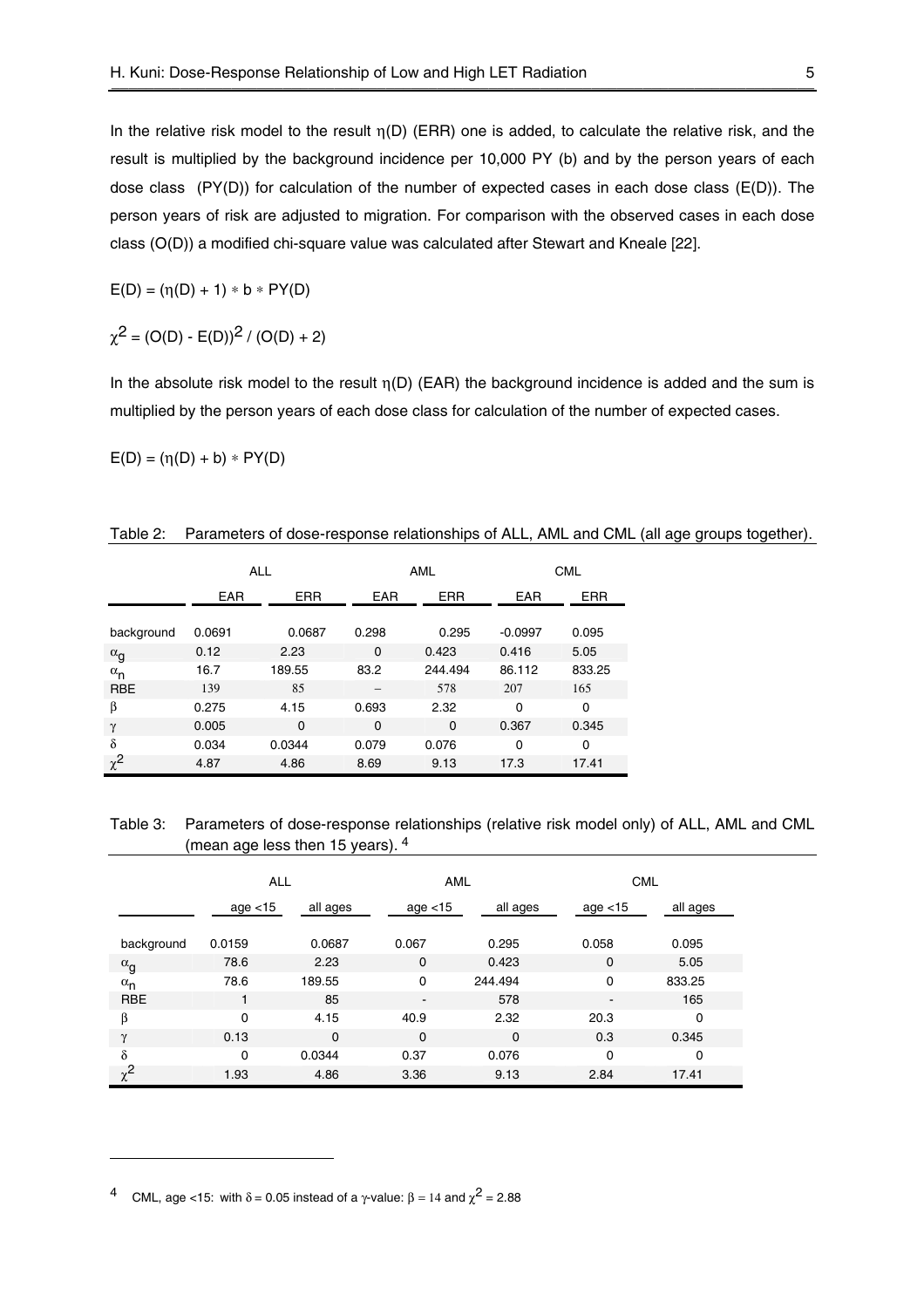All parameters, including the figure of background, were changed iteratively minimising the sum of chi-square over all dose classes. With both models, relative and absolute risk, similar chi-square values can be obtained (cf. tab. 2, p. 5), but the results of the relative risk model look more plausible.

The absolute risk model gives a negative value for background in CML of all age groups and ALL of younger people. Also, the relative risk model is compatible to the observation of new incidence cases of AML up to the eighties. Therefore, the parameters of the age group less than 15 years are calculated using the excess relative risk model only (cf. tab. 3, p. 5.). A positive  $\beta$  parameter for a quadratic concave-upward shaped curve was always combined with a negative  $\delta$  parameter for a quadratic component of cell killing effect. There are remarkable high values of RBE of 85 for ALL, 578 for AML and 165 for CML.

Before comparing these values of RBE with the quality factors and radiation weighting factors, recommended on radiation protection, we have to consider the new declaration of the energy of the photons of the atomic bombs by Straume [24]. He has indicated an energy of about 3 MeV and a biological effectiveness of about 3.6 times smaller than that of orthovoltage X-rays of 250 kVp. Using X-rays as reference radiation the RBE will be diminished to 23.6 for ALL, 160.6 for AML and 45.8 for CML.

For ALL and AML the cell killing effect seems to be smaller in comparison to CML. AML shows a quadratic parameter, which was also seen in the results of Preston and co-workers [19] in a similar figure. Because of nearly 50 percent of the atomic bomb survivors of the atomic bomb survivors of the atomic bomb survivors with radiation related leukaemia has suffered from AML, it is not surprising that dose-response-curves for all types of leukaemia combined shows a quadratic component as calculated by the BEIR-committee using the relative risk model, too [3].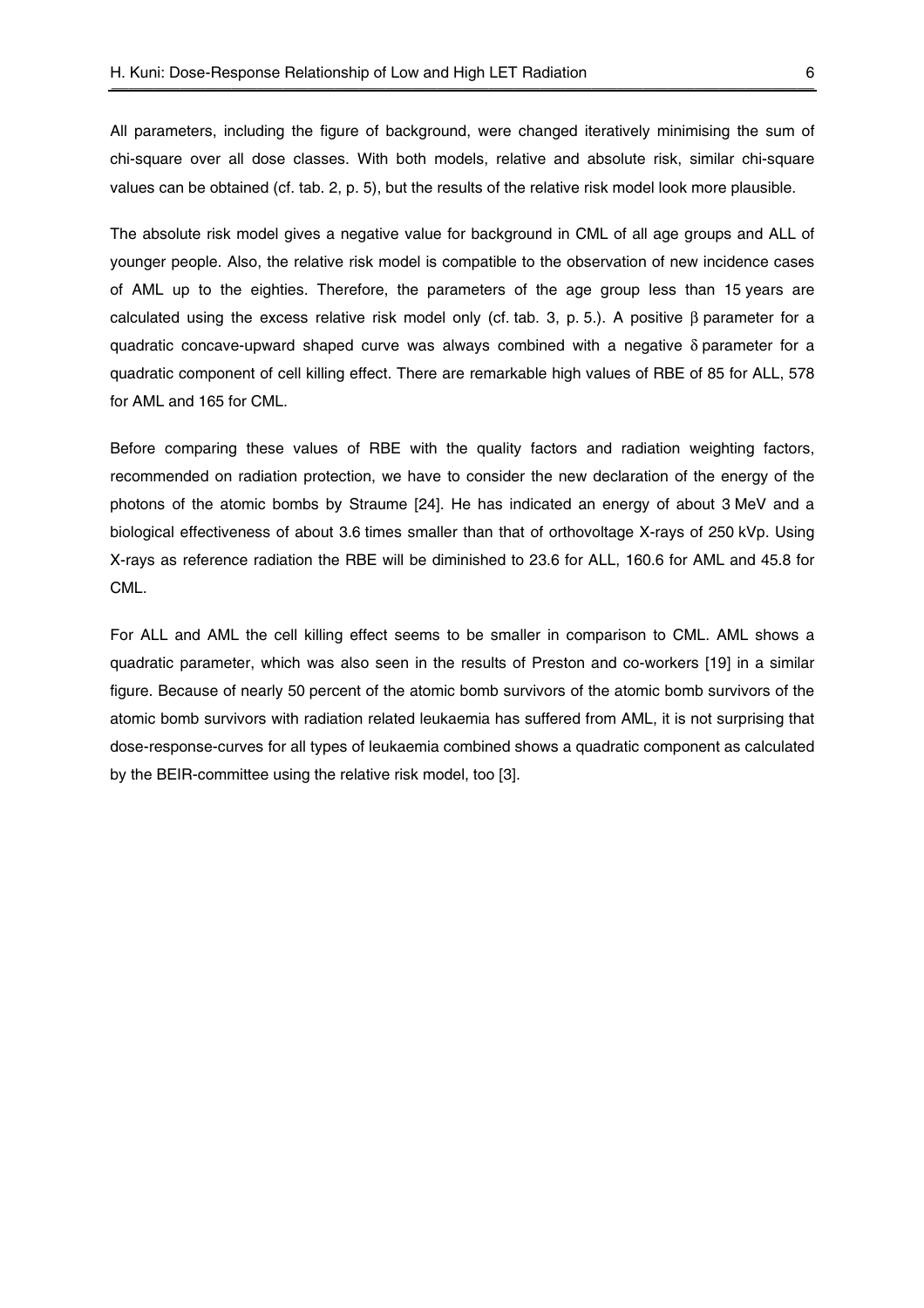Fig. 1 (p- 7) shows the results for AML. Please, pay attention to the contribution of the cell killing effect on the shape of the dose response area in the high dose range of γ-dose.



#### Fig. 1: Dose-response area of AML, relative risk model, all ages.

Limiting the calculation to classes with a mean age at exposure of less than 15 years, we get quite another result (cf. tab. 3, p. 5). AML and CML lose the linear component for both kinds of radiation. In the case of ALL we see a very steep linear component and no quadratic parameter. The  $\alpha$ -value of 78.6 means a doubling dose of 12.7 mGy of the atomic bomb radiation and of 3.5 mGy equivalent to 250 kVp X-rays. These risk factors describe the mean risk of the time 5-37 years after the exposure. Because of the strong time since exposure effect of the incidence of leukaemia after exposure in the first period after the latency period, the risk factor will be markedly higher.

Getting a better impression of the consequence of the cell killing effect we take a look at the dose response curve of the low LET radiation exclusively. In AML and CML the curves show a maximum in the range of three to four Gray, that of CML at a lower value than that of AML (cf. fig. 2, p. 8). We recognise, that in the range of high dose AML is the diagnosis with the most prominent ERR. Contrarily in the low dose range a higher ERR of CML than AML can be expected (cf. fig. 3, p. 8). In childhood ALL shows the greatest ERR (cf. fig. 4, p. 9).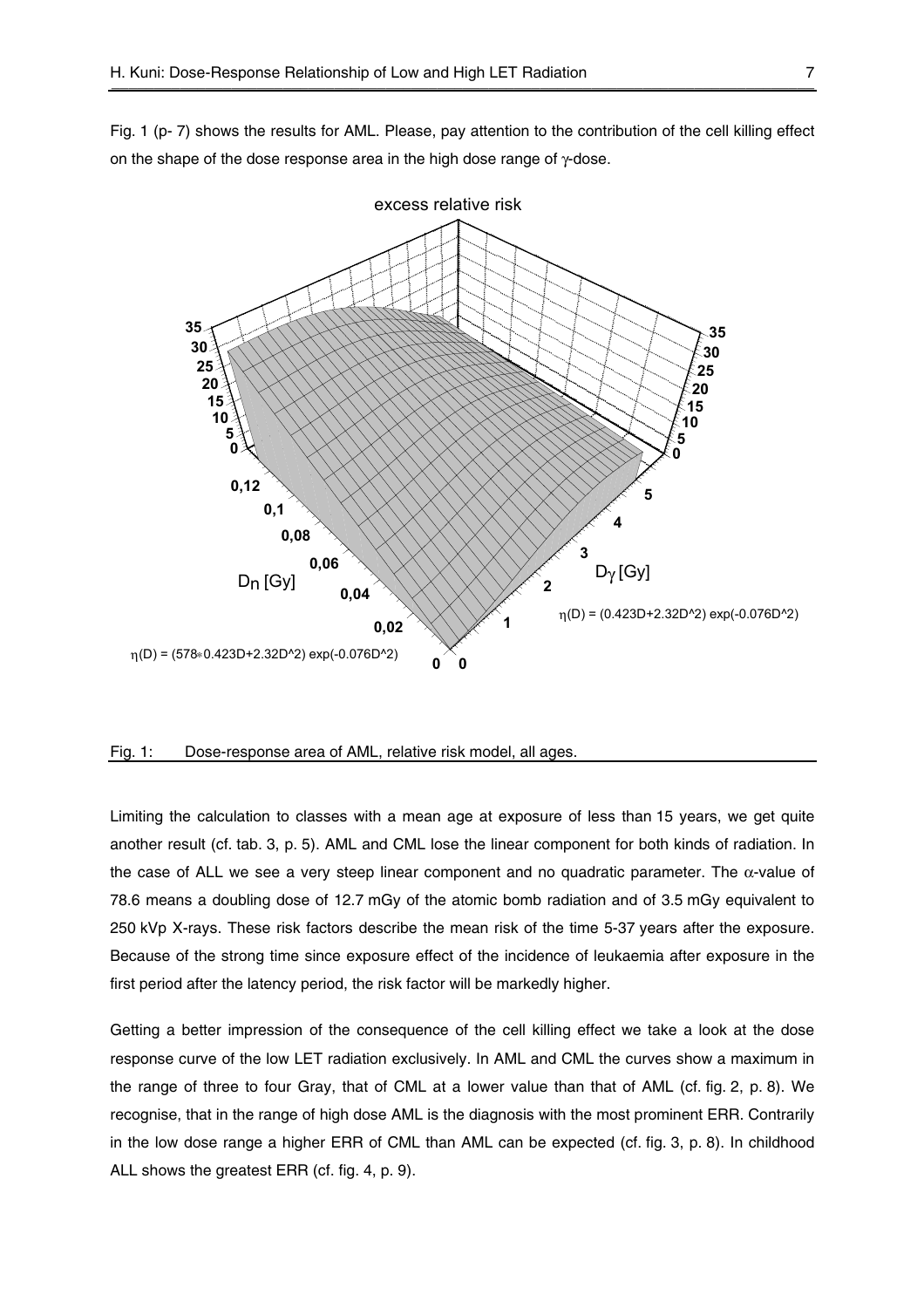





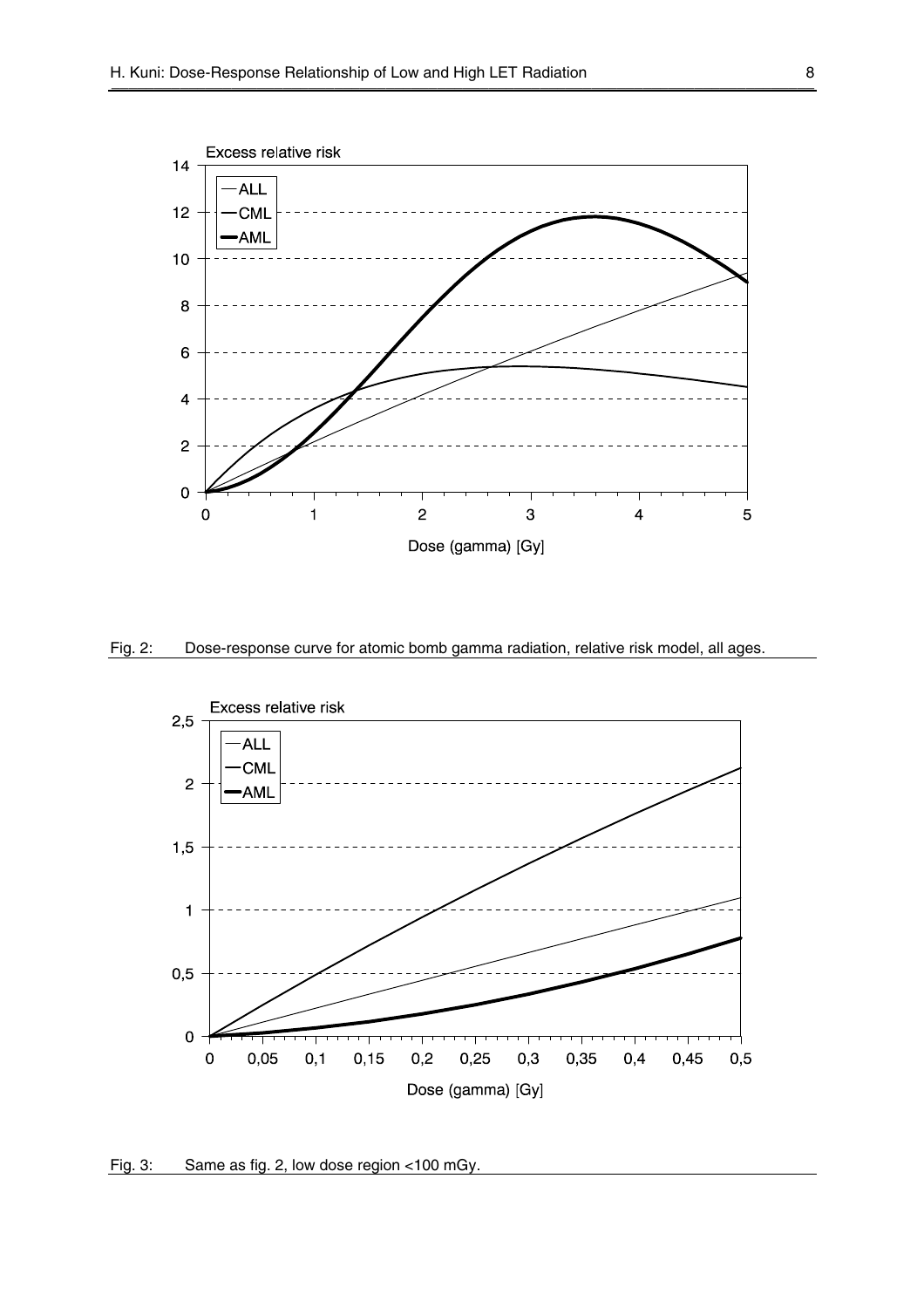

Fig. 4: Dose-response curve for atomic bomb gamma radiation, relative risk model, age <14 years.

This result is important concerning the controversy about the increased leukaemia incidence in the neighbourhood of the German atomic power plant Krümmel. The hypothesis of a radiogenic cause of the increased relative risk of childhood ALL and adult CML was rejected with the argument, the typical kind of radiation induced leukaemia should be AML [7]. A higher absolute number of excess cases of AML can be combined with a higher relative risk of CML.

The risk factors presented here are remarkable greater than that estimated by BEIR and ICRP. The calculation of these committees includes all diagnoses (ICD 204-207), also kinds of leukaemia like the ATL (adult T-cell Leukaemia) without any dependence from radiation exposure. The main cause of the difference will be the exclusion of cases with a dose of more than four Gray without allowance for a cell killing effect.

Proving the plausibility of a cell killing effect and the method of estimation the dose-response relationship, presented above, the prediction of a dose-response relationship to doses of radiation therapy shall be compared with the results of a case-control study of leukaemia mortality after radiation therapy for cervix cancer [5]. The analysis of the leukaemia incidence of the atomic bomb survivors was restricted to females older than 35 years (cf. Table 4, p. 10). For each dose class the distribution of doses in the compartments of bone marrow, used by Boice et al., was calculated. The excess relative risk in each compartment was weighted by the relative amount of bone marrow in this compartment.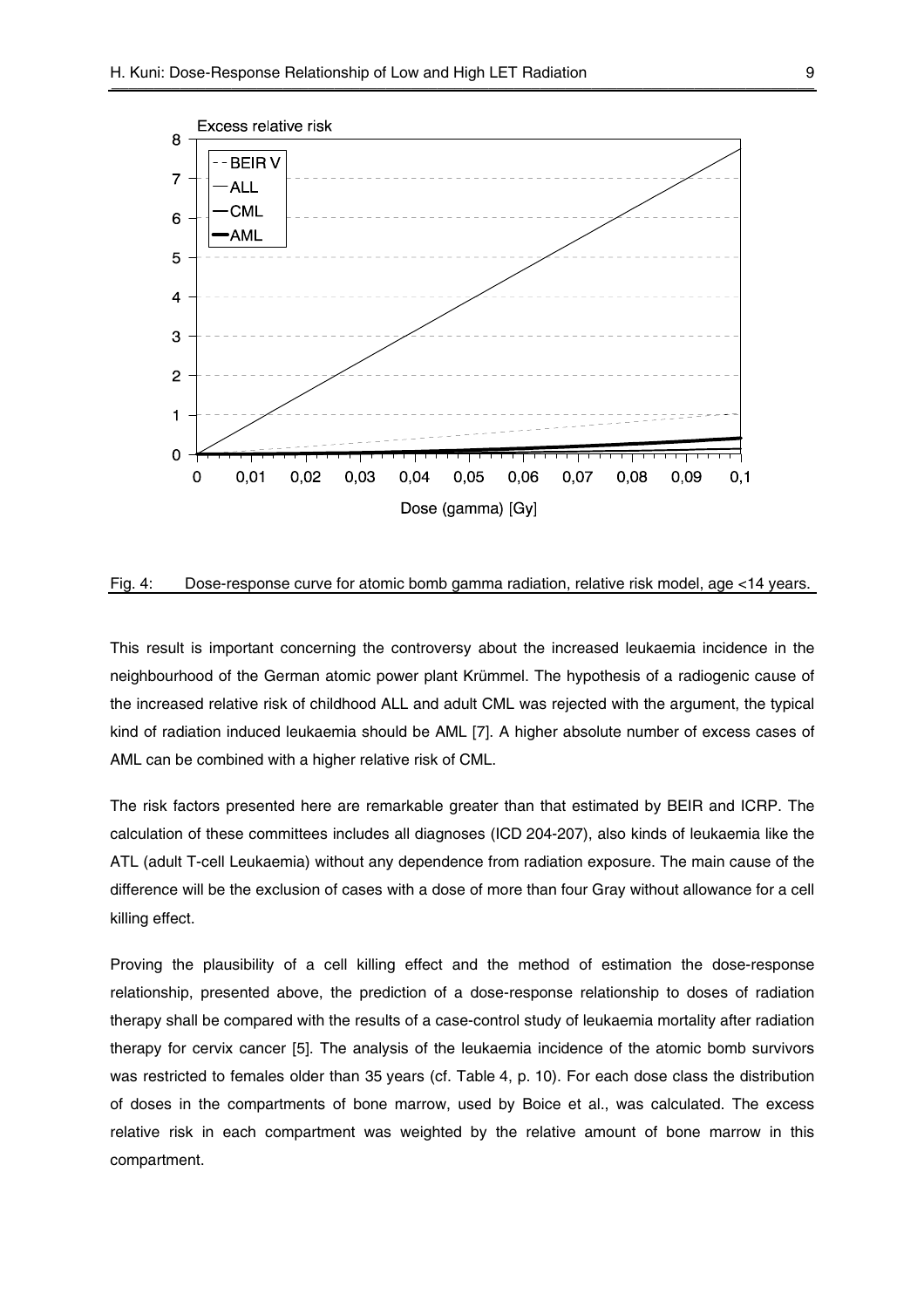Table 4: Parameters of dose-response relationships of ALL, AML and CML, females >35y.

|            |        | AMI   |       |
|------------|--------|-------|-------|
|            |        |       |       |
| background | 0.0798 | 0.34  | 0.165 |
|            | 6.1    | 5.92  | 98    |
|            | 0.047  | 0.065 | 4.51  |
| $\sim$     | 0.93   | 3.49  | 4.41  |



## Fig. 5: Prediction of the dose response-curve for radiation therapy of cervix carcinoma (parameter cf. tab. 4, p. 10) and observations (data: Boice et al. [5] )

The shape of the observed dose-response curve is characteristic for the existence of a cell killing effect (cf. fig. 5, p. 10). But there is a difference of about a factor of three between the quantitative level of the observed and calculated curves. The absence of the peak calculated in the low dose region may be caused by the reason, that the minimal therapeutic dose was higher than the narrow region of the peak. The quantitative difference can be due to many causes, e.g. specific sensitivity of a collective special selected by medical reasons, differences in the follow up time and life expectancy. Above all, in mortality statistics many leukaemia are missed, which are dying with due to bleeding (thrombocytopenia), infectious complications (granulocytopenia), aplastic anaemia as symptoms of bone marrow insufficiency in the aleukaemic stage of an acute leukaemia or of a myelodysplastic syndrome (MDS) before transformation to an overt leukaemia. If these kinds of development of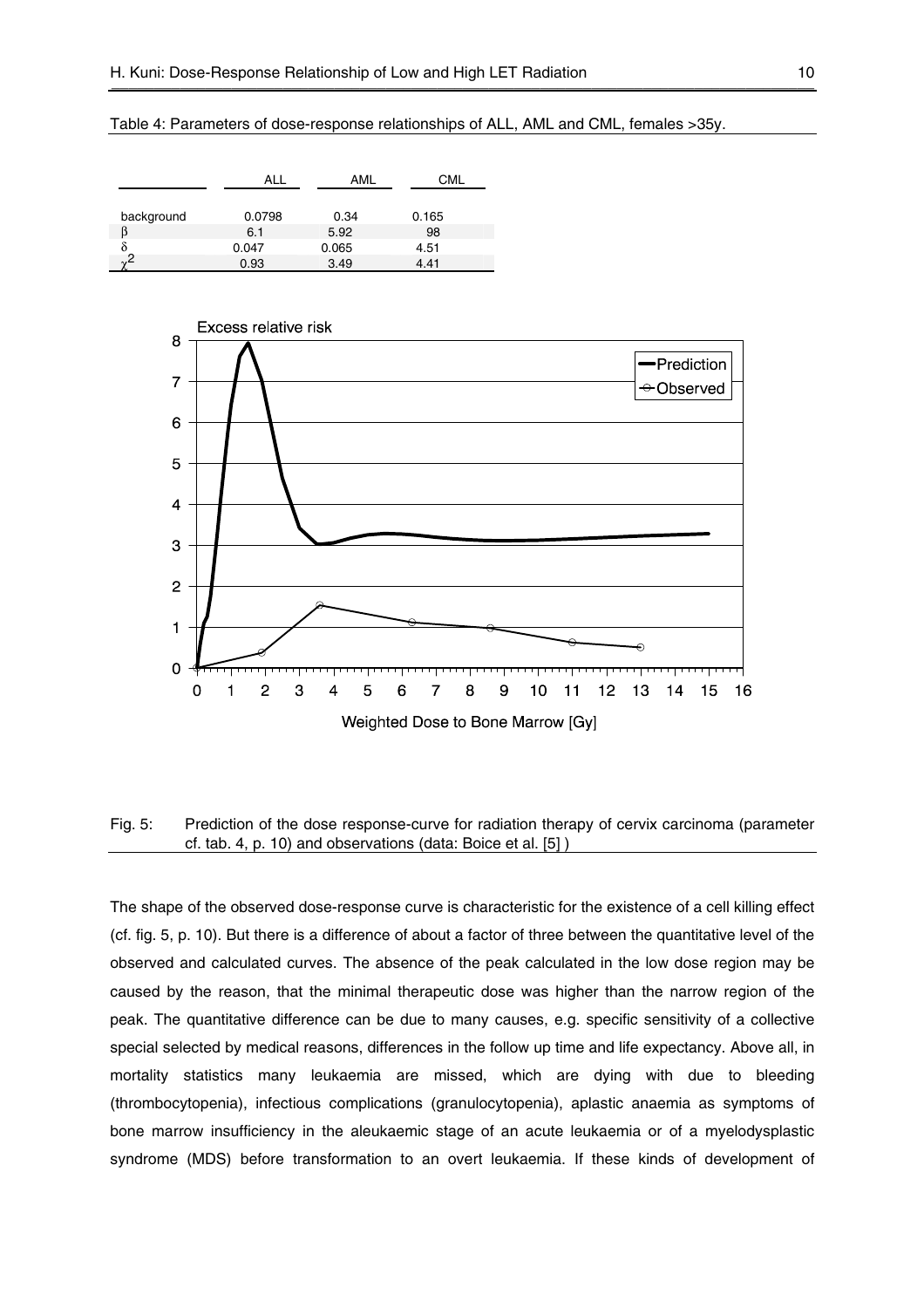leukaemia have specific dose-response curves, not only a cohort study, but also a case-control study may be influenced.

The possibility has to be discussed that target cells with a genom transformed for expressing a leukaemia have an increased sensibility for being killed by the next exposure during fractionation of radiation therapy.



Fig. 6: Prediction of the dose response-curve for pelvic radiation therapy of benign diseases (parameter cf. tab. 4, p. 10) and observations (data: Inskip et al. [12]). For the group "brachytherapy and external-beam X-ray therapy" combined (Brachy- & X-ray Th.) the dose distribution of the total group "any radiotherapy" (Any radioth.) was used. The SMR of the group "No radiotherapy" was corrected to 0.6 because of the one case of leukaemia found in this group by the revision of doses (Observed four instead of three cases, expected 6.30)). The mean dose in the interval  $_{n}$ 201-1100 cGy" of the group  $_{n}$ Any radiotherapy" was set as 309 cGy instead of the value of table VI (209 cGy) because of the value in Fig. 3 and the values of the means in this interval of the other groups.

The comparison with the results of a cohort study of women treated with ionizing radiation [12] for benign pelvic diseases gives a better agreement in the lowest and highest dose regions, but the calculated peak of incidence is missed again (cf. fig. 6, p. 11). The radiation doses in this modality of therapy were nearly one order of magnitude lower than in the study before. Most frequently brachytherapy was used with lower doses in the surrounding bone marrow avoiding cell killing effect. The cell killing effect becomes visible above a weighted dose of more than 0.5 Gy, which corresponds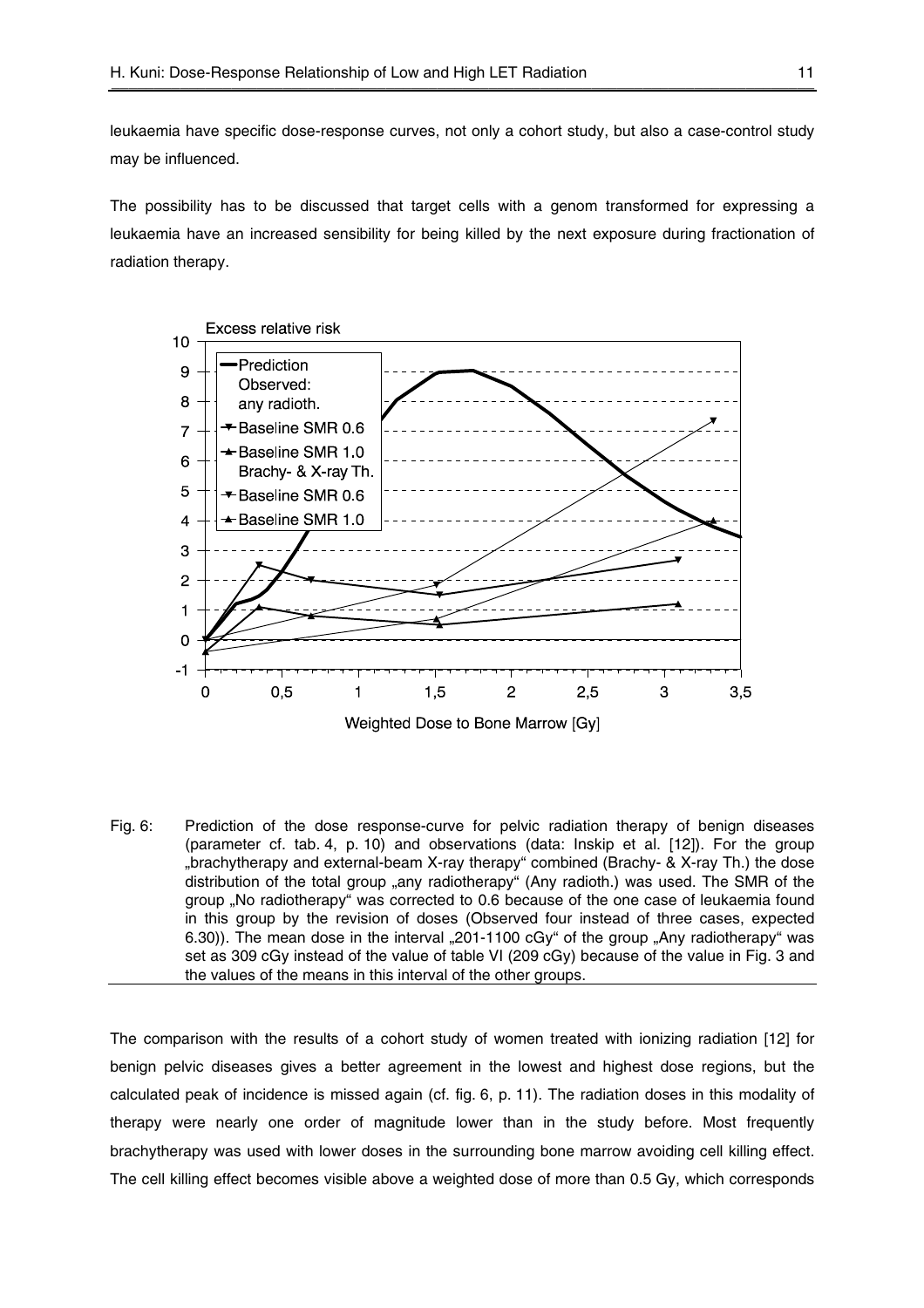to a bone marrow dose of the pelvis of 1.3 Gy. The gradient of the first part of the dose-response curve in the low dose region below 0.5 Gy is comparable with the predicted course, especially in the cases with radium therapy (cf. fig. 7, p. 12). This is an important finding because the dose rate was in the range of only some centigrays per hour, more than one order of magnitude lower comparing with radiation therapy by external beams of X- or gammarays. As in the survivors of the atomic bomb the mostly elevated relative risk was seen in CML. Additionally, the CML shows a marked time course with a very early and high peak after a time of three years since irradiation.



Weighted Dose to Bone Marrow [Gy]

#### Fig. 7: Same comparison as Fig. 6 (p. 11), but for brachytherapy only.

As next example I compare the parameters derived by my method with the study on the leukaemia mortality after X-ray treatment for ankylosing spondylitis [28]. The analysis was restricted to the ages 20-60 years (cf. tab. 5, p. 13). For each dose class the distribution of doses in the compartments of bone marrow, used by Weiss et al., was calculated. The excess relative risk in each compartment was weighted by the relative amount of bone marrow in this compartment. A relation of male to female 83.5:16.5% was used. The excess relative risk was calculated against the baseline value of the zero dose group with a relative risk of 0.57 and of 1.00 in comparison to the national mortality register.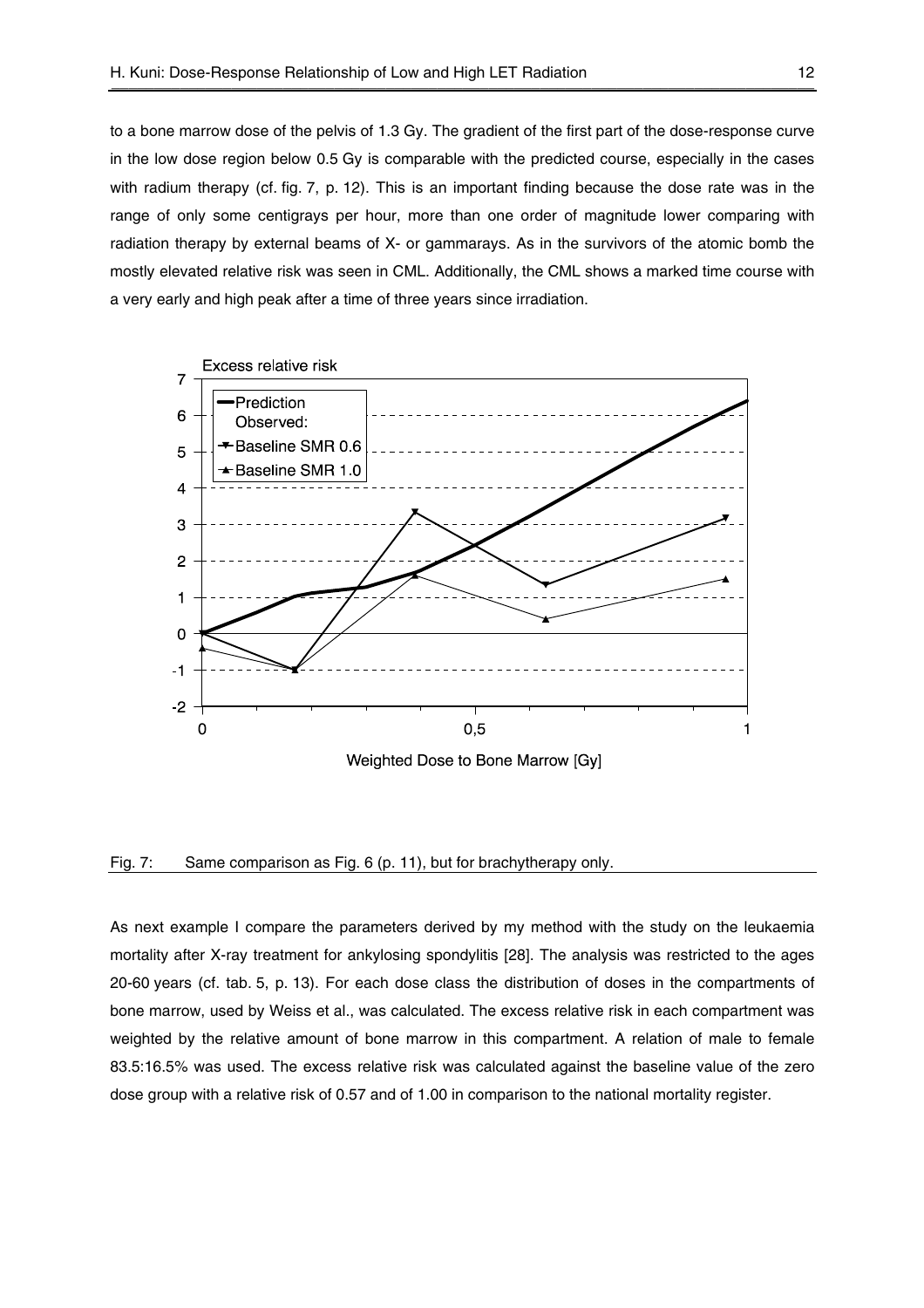|            |        | <b>ALL</b> |        | <b>AML</b> |        | <b>CML</b> |
|------------|--------|------------|--------|------------|--------|------------|
|            | female | male       | female | male       | female | male       |
| background | 0.0479 | 0.116      | 0.283  | 0.765      | 0.1    | 0.281      |
|            | 6.75   | 4.62       | 6.79   | 2.06       | 142    | 8.21       |
| δ          | 0.037  | 0.167      | 0.146  | 0.055      | 4.61   | 0.147      |
| χ2         | 1.64   | 2.07       | 6.50   | 4.95       | 4.84   | 6.38       |

| Table 5: Parameters of dose-response relationships of ALL, AML and CML, 20-60y <sup>5</sup> |  |
|---------------------------------------------------------------------------------------------|--|
|                                                                                             |  |

The observed excess relative risk is in the same order of magnitude as expected (cf. fig. 8, p. 13). But, the shape of the dose response curve is less well fitted. The enormous fluctuation of the observed risk figures is warning against an overinterpretation. But the observed figures are well compatible with models respecting the cell killing effect, as stated by the authors, too.



### Fig. 8: Prediction of the dose response-curve for radiation therapy of ankylosing spondylitis (parameter cf. tab. 5, p. 13) and observations (data: Weiss et al. [28])

Before finishing this chapter a remark on the results of the fitting method used is necessary. The fitting of the data of CML of males was particularly difficult and ambiguous. This seems to be similarly in the

<sup>5</sup> in case of CML male better fitting with  $\chi^2$  = 5.91:  $\alpha_n$  = 753, δ = 0.089 ( $\alpha_\gamma$ , β,  $\gamma$  = 0!)

-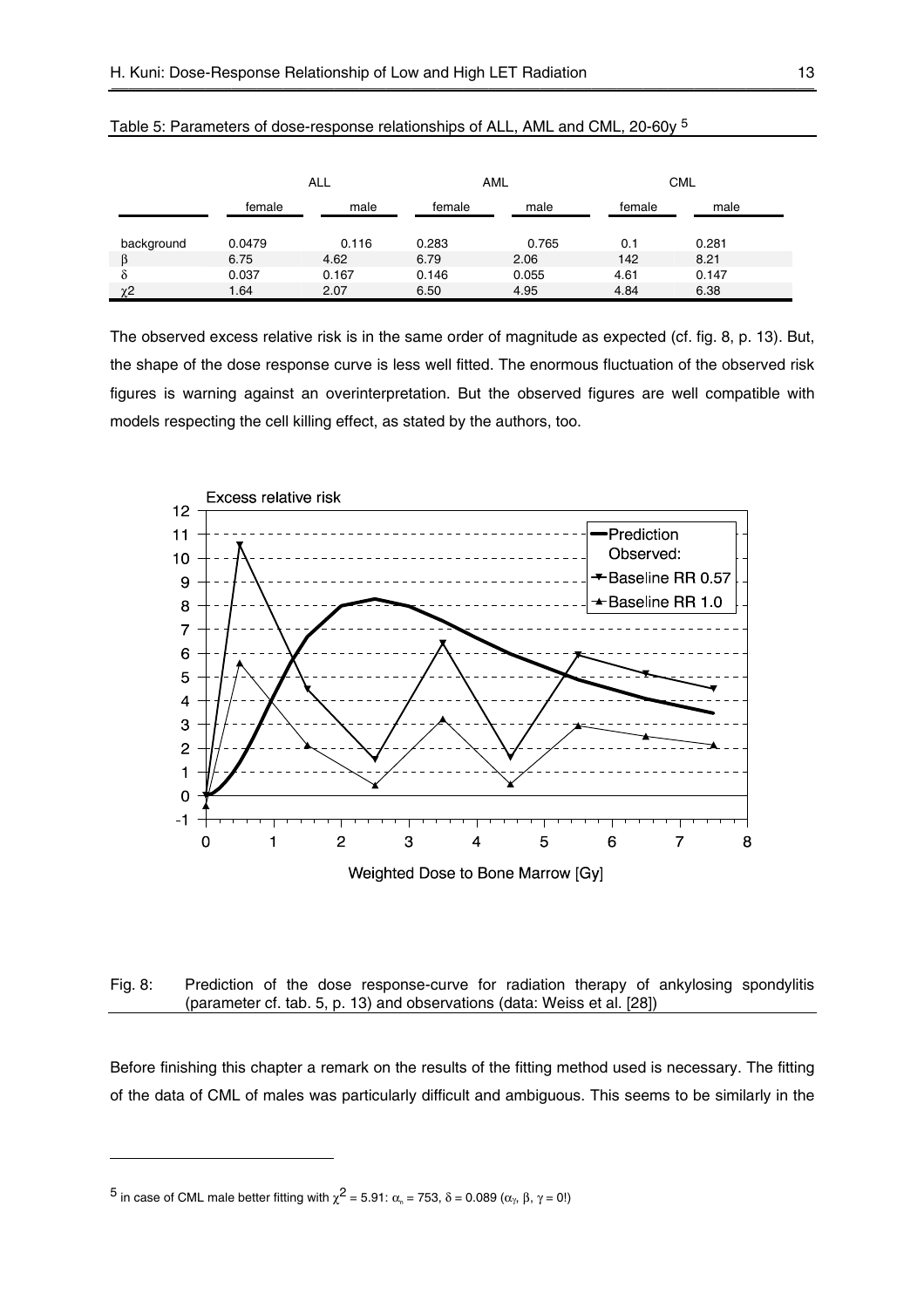results of the calculations of Thompson et al. [25]. They presented significantly different background values of CML for Hiroshima and Nagasaki, a city effect without any apparent explanation. Therefore in the calculations presented above, a background value of both cities together was used. Not only the background incidence is different in both cities, the incidence of CML of males is very seldom in Nagasaki after the exposure to radiation, too. Therefore the fitting method used here isolates the neutron dose, which is the much important difference of the radiation field, as the most prominent cause of radiation induced CML. This and, perhaps in part or totally, the very high RBE-values may be an artefact due to other causes of the city effect.

Remarkably is the very different expression of the parameters depending from the age at the time of the bombings. Only fitting the younger ages below 20 years or the inclusion of this age group gives an α-parameter for a linear dose-response function. The older age groups show a β-parameter for a quadratic function exclusively. This observation induces the speculative question, if targets, which lead to induction of leukaemia by one single hit, are such sensible, that the natural radiation dose acquired in the first two decades of life was sufficient to change all of them to leukaemic cells.

## **High LET Radiation**

Not only after radiation therapy, but also after exposure to high LET radiation the appearance of leukaemia in some studies was seen seldom, e.g. in the radium cases an increased mortality on leukaemia was missed. Mole has interpreted this fact as false negative finding [16]. He supposed early death of the radium victims by infections during MDS (Myelodysplastic Syndrome) or aleukaemic or early phases of overt leukaemia before diagnosis.

However, the mortality statistics of the Thorotrast cases exhibit elevated risk figures of leukaemia [1, 17, 27]. Although, the risk figures are lower by about one order of magnitude calculating the doses as equivalent dose using the quality factor of twenty for alpha particles and much more if we use the risk parameters derived for neutrons in the calculation above and if the dose calculations, very difficult for alpha particles indeed, are true. In the Danish patients a highly significant relationship between the estimated mean bone marrow dose and the standardised incident rate of leukaemia compared with the figures of the cancer register was observed [1]. However, within the group of Thorotrast patients in all studies no significant influence of injected volume of Thorotrast has been seen. In a multivariate analysis a nonsignificant parameter of 0.276 times cumulative dose was estimated [1]. The incidence rate was strongly related to the natural incidence, rising sharply with increasing age, but also to the combined effect of dose rate and the exposure time.

The Thorotrast victims exhibit some special features. MDS is very frequently seen. The relation to all myeloid leukaemia is 4:6, whereas in the atomic bomb survivors the relation is only 1:10. [6]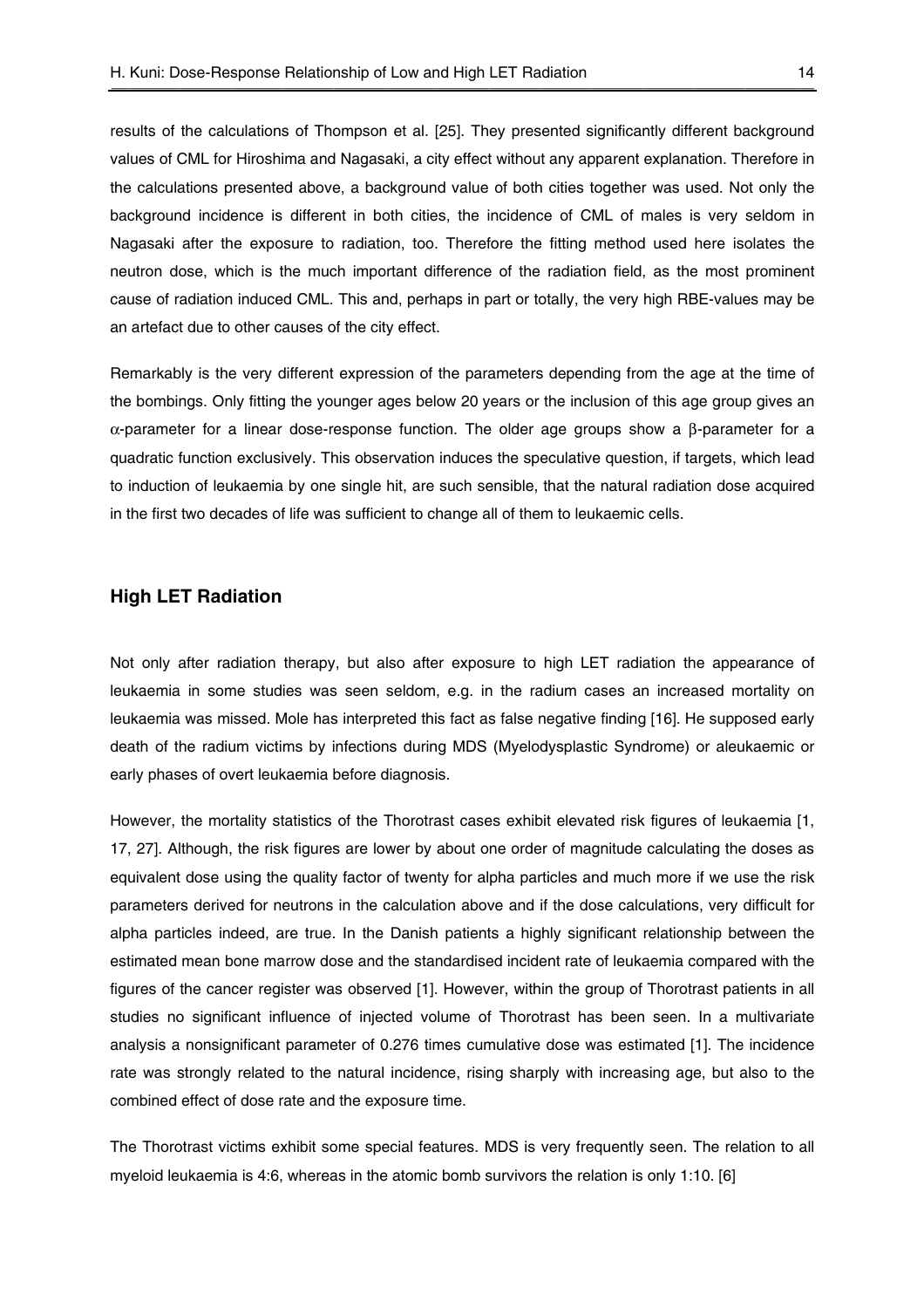A very seldom kind of AML is the erythroleukaemia, classified by FAB as subgroup M, with a spontaneous occurrence of two per cent of AML. In the atomic bomb victims, where all  $M<sub>a</sub>$  were counted in the low dose group, the frequency was elevated about three times to 6.6 per cent. The Thorotrast patients show a sevenfold increased proportion of 14 per cent.

The observation of a low biological effectiveness of alpha particles for induction of leukaemia stands in a strong contrast to the hypothesis of Honcho and co-workers assuming a relative biological effectiveness comparing to the atomic bomb radiation in the range of 20-180. [8]

This discrepancy can be the result of many causes:

According to the hypothesis of Schmitz-Feuerhake a chronic exposure to a high dose rate will be increasingly ineffective because of the limitation by growing again of mutations in the genom causing enhanced radiation sensitivity [20].

A cell killing effect cannot be excluded but more important seems to be the special microscopic geometry between source cells and specific target cell e.g. for initiation of MDS or M<sub>6</sub>-AML.

Therefore I assume that it is impossible to extrapolate from the very high dose rate in the order of 100 mGy per year as in the Thorotrast cases to the very low dose rate in the range of 10  $\mu$ Gy per year, to conclude from one kind of alpha-emitter to the other and in no way to compare with photon radiation. Good bye, equivalent dose principle.

Some other epidemiological observations support a high risk of leukaemia after exposure to low dose alpha radiation. Lyman et al. report an association of leukaemia with radium groundwater contamination [15]. A cluster of childhood leukaemia in the neighbourhood of a uranium processing plant could be attributed to contamination of the drinking water with radium [10, 11].

Finally, the correlation found by Henshaw and co-workers may be in part a pseudocorrelation in that sense that the doses of other kinds of radiation are correlated indirectly to the mean radon concentration, too. For example, the radon concentration exhibits a strong dependence from the geographic latitude as it is true for the neutron dose rate of cosmic radiation, at sea level also [26]. The impression of a very little contribution of neutrons to the natural radiation field is faked by the mistake of identifying the weighting factors of radiation recommended in radiation protection with real RBE. But, the weighting factor for neutrons is not corrected for the difference of biological effectiveness between X-rays, the reference radiation of RBE, and the high energy atomic bomb gammaradiation and does not take into account the inverse dose and dose rate effect of neutrons.

Therefore, ending my presentation, I come back to the relative biological effectiveness of neutrons. I compare the life time dose of flying personal necessary to explain the significant elevated incidence of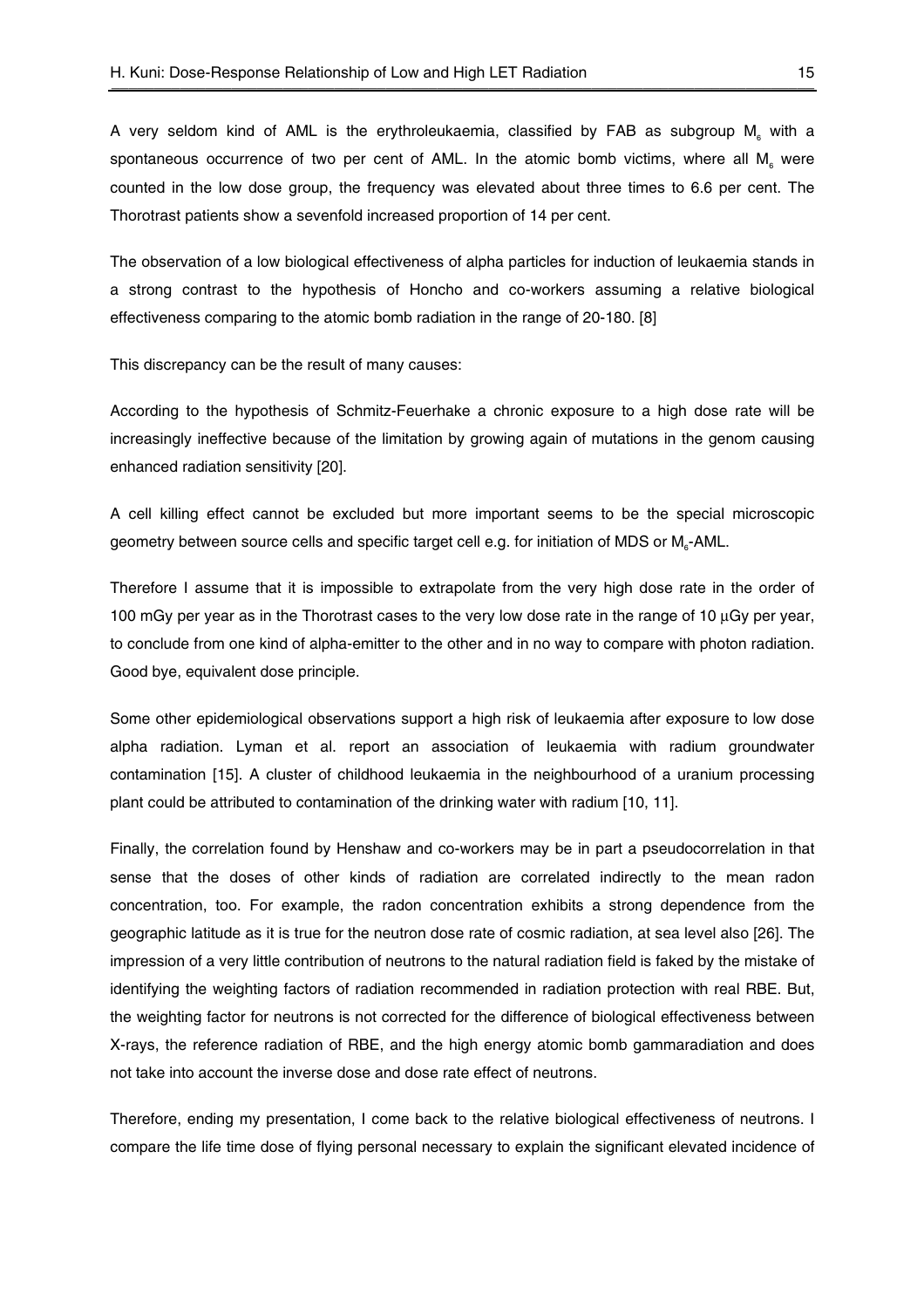leukaemia by the risk figures of the BEIR committee and the equivalent dose calculated with the radiation weighting factors recommended by ICRP 60.

Band et al. have observed in a cohort of 2,740 Air Canada Pilots nine incident cases of leukaemia  $(5.47 \text{ cases expected. SIR} = 1.65)$  [2]. The SIR of myeloid leukaemia  $(O/E \, Z/2.39)$ . SIR = 2.93) and of AML (O/E  $6/1.27$ , SIR = 4.72) were significantly elevated ( $p = 0.01$  resp. 0.002). The mean dose rate of occupational radiation exposure was estimated with 6 mSv per year respecting the elevated geomagnetic latitude. With a mean working time of 20,8 years an occupational life time dose of 124.8 mSv results. The authors had evaluated the ERR for all leukaemia without CLL respecting the age distribution of the cohort and using the risk coefficients of BEIR V with a result 0.04 for the dose rate of 6 mSv/y, this means a ERR<sub>1</sub> of 32. The SIR of 1.88 for these diseases corresponds to a biological equivalent occupational life time dose of 2,777 mSv. The discrepancy between the life time doses amounts to a factor of 22. This underlines my suggestion to revise the weighting factors of neutrons [14].

## **Acknowledgement**

This report makes use of data obtained from the Radiation Effects Research Foundation (RERF) in Hiroshima, Japan. RERF is a private foundation funded equally by the Japanese Ministry of Health and Welfare and the U.S. Department of Energy through the U.S. National Academy of Sciences. The conclusions in this report are those of the authors and do not necessarily reflect the scientific judgement of RERF or its funding agencies.

## **References**

- 1. **Andersson, M., Carstensen, B., Visfeldt, J.:** Leukemia and Other Related Hematological Disorders among Danish Patients Exposed to Thorotrast, Radiat. Res. 134 (1993), 224-233
- 2. **Band, P.R., Le, N.D., Fang, R., Deschamps, M., Coldman, A.J., Gallagher, R.P., Moody, J.:** Cohort Study of Air Canada Pilots: Mortality, Cancer Incidence, and Leukemia Risk, Am. J. Epidemiol. 143 (1996), 137-143
- 3. BEIR V, Committee on the **B**iological **E**ffects of **I**onizing **R**adiations: Health Effects of Exposure to Low Levels of Ionizing Radiation, National Academy Press, Washington DC, 1990
- 4. **Boice, Jr., J.D.:** Risk Estimates for Radiation Exposures, In: Hendee, W.R., Edwards, F.M. (Eds.): Health Effects of Exposure to Low-Level Ionizing Radiation, Institute of Physics Publishing, Bristol and Philadelphia, 1996, pp. 237-268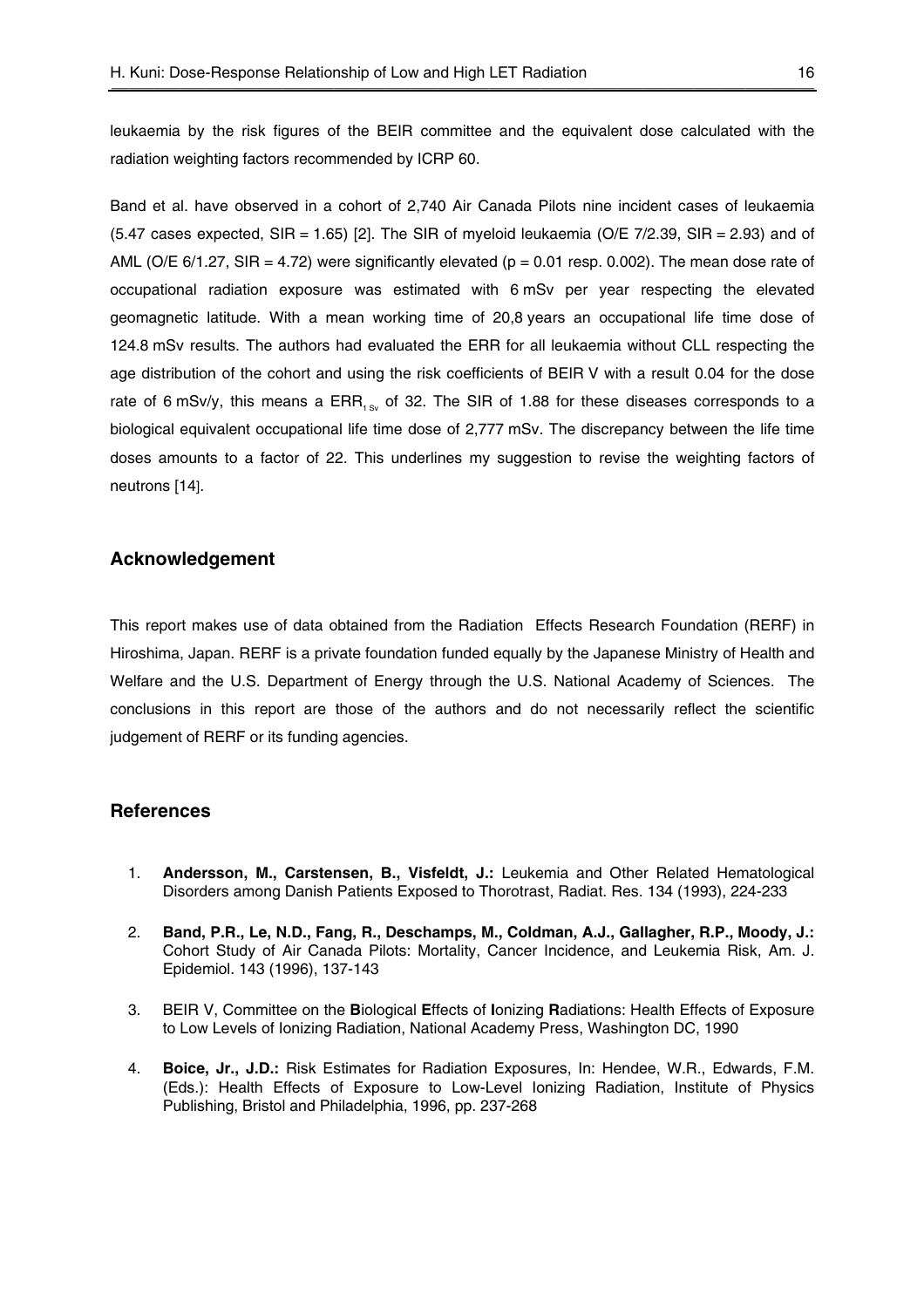- 5. **Boice Jr., J.D., Blettner, M., Kleinerman, R.A., Stovall, M., Moloney, W.C., Engholm, G., Austin, D.F., Bosch, A., Cookfair, D.L., Krementz, E.T., Latourette, H.B., Peters, L.J., Schulz, M.D., Lundell, M., Petterson, F., Storm, H.H., Bel, C.M.J., Coleman, M.P., Fraser, P., Palmer, M., Prior, P., Choi, N.W., Hislop, T.G., Koch, M., Robb, D., Robson, D., Spengler, R.F., von Fournier, D., Frischkorn, R., Lochmüller, H., Pompe-Kirn, V., Rimpela, A., Kjoerstad, K., Pejovic, M.H., Sigurdsson, K., Pisani, P., Kucera, H., Hutchison, G.B.:** Radiation Dose and Leukemia Risk in Patients Treated for Cancer of the Cervix, J. Natl. Cancer Inst. 79 (1987), 1295-1311
- 6. **Carter, R.L., Bennett, J.M., Pisciotta, A.V., Finch, S.C.:** Differential Effects of Atomic Bomb Irradiation in Inducing Major Leukemia Types: Analyses of Open-city Cases Including the Life Span Study Cohort Based upon Updated Diagnostic Systems and the Dosimetry System 1986 (DS86), Radiation Effects Research Foundation, Hiroshima, Technical Report Series, RERF TR 9-91, 1991
- 7. **Gaßmann, W.:** Personal Communication, 1995
- 8. **Henshaw, D.L., Eatough, J.P., Richardson, R.B.:** Radon as a Causative Factor in the Induction of Myeloid Leukaemia and Childhood Cancer, Lancet i (1990), 1008-1012
- 9. **Henshaw, P.S., Hawkins, J.W.:** Incidence of Leukaemia in Physicians. J. Natl. Cancer Inst. 4 (1944), 339-346 (cited after Mossman]
- 10. **Hoffmann, W.:** Inzidenz Maligner Erkrankungen bei Kindern und Jugendlichen in der Region Ellweiler, Rheinland-Pfalz, Anwendung der Biologischen Dosimetrie zur Ermittlung möglicher Belastungspfade, Inauguraldissertation Marburg, 1993
- 11. **Hoffmann, W., Kuni, H., Artmann, S., Bahr, A., Götz, A., Herrwerth, C., Schmitz-Feuerhake, I., Schubert, F.:** Leukämiefälle in Birkenfeld und Umgebung: Eine erste Bestandsaufnahme, In: Köhnlein, W., Kuni, H., Schmitz-Feuerhake, I. (Hrsg: Niedrigdosisstrahlung und Gesundheit, Medizinische, rechtliche und technische Aspekte mit dem Schwerpunkt Radon, Springer Verlag, Berlin, Heidelberg, New York, London, Paris, Tokyo, Hongkong, Barcelona, 1990, S. 175-181
- 12. **Inskip, P.D:, Kleinerman, R.A., Stovall, M., Cookfair, D.L., Hadjimichael, O., Moloney, W.C., Monson, R.R., Thompson, W.D:, Wactawski-Wende, J., Wagoner, J.K., Boice, Jr., J.D.:** Leukemia, Lymphoma, and Multiple Myeloma after Pelvic Radiotherapy for Benign Disease, Radiat. Res. 135 (1993), 108-125
- 13. **Jacobi, W., Chmelevsky, D.:** Possible Age-specific Leukaemia Rate from Natural Radiation, In: Michaelis, J. (Ed.): Epidemiology of Childhood Leukaemia, Medizinische 6, Akademie der Wissenschaften und Literatur, Mainz, G. Fischer Verlag, Stuttgart, Jena, New York, 1993, pp. 81-95
- 14. **Kuni, H.:** Die Bewertung von Alpha- und Neutronenstrahlen bei der Berechnung der Äquivalentdosis, In: Lengfelder, E., Wendhausen, H. (Hrsg.): Neue Bewertung des Strahlenrisikos, Niedrigdosis-Strahlung und Gesundheit, MMV Medizin Verlag, München, 1993, S. 19-27
- 15. **Lyman, G.H., Lyman, C.G., Johnson, W.:** Association of Leukemia with Radium Groundwater Contamination, JAMA 254 (1985), 621-626
- 16. **Mole, R.H.:** Alpha-particle Irradiation and Human Leukaemia, In: Taylor, D.M., Mays, C.W., Gerber, G.B., Thomas, R.G (Eds.): Risks from Radium and Thorotrast, BIR Report 21, British Institute of Radiology, London, 1989, pp. 153-158